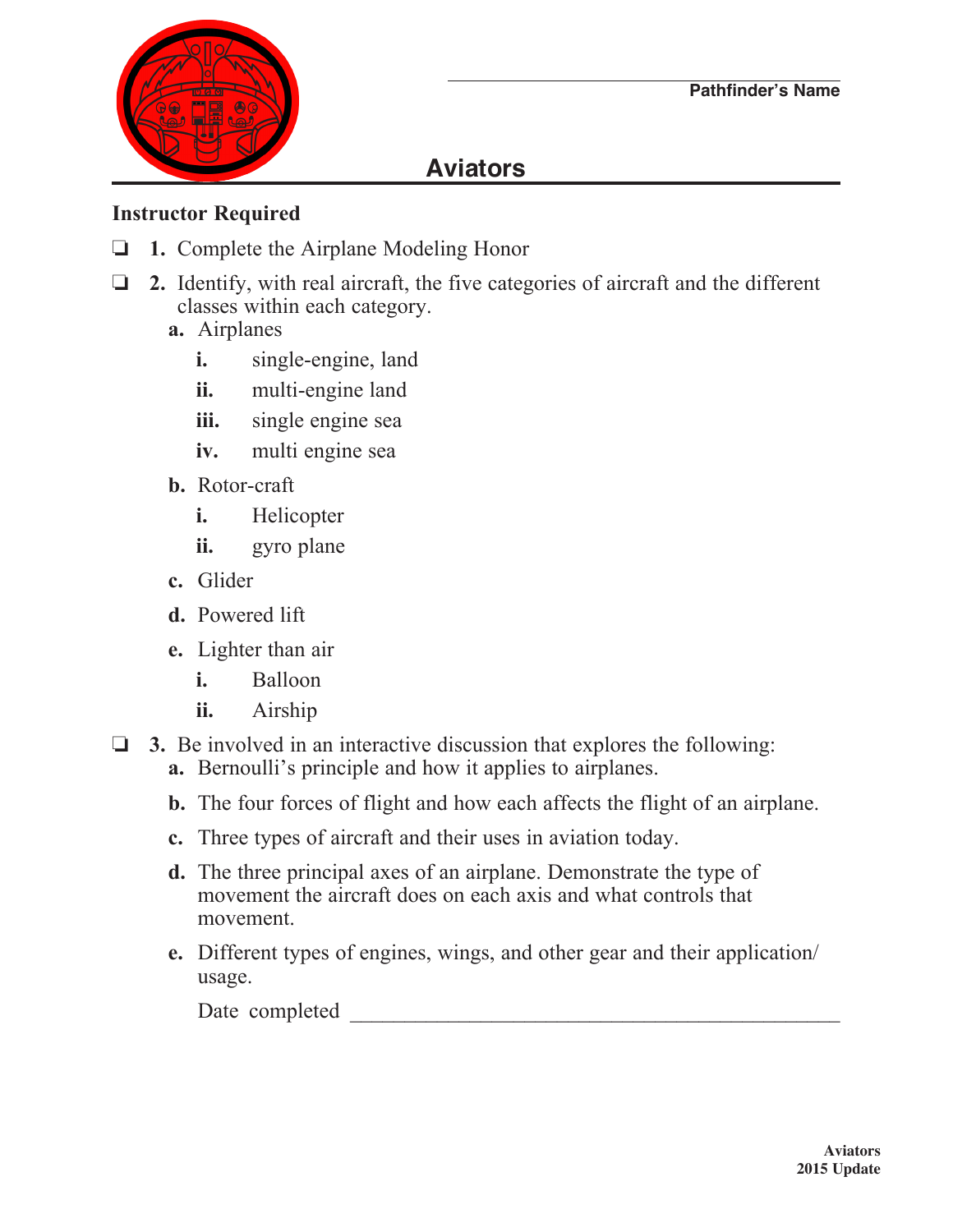- o **4.** Correctly identify on a real plane the following exterior parts of an airplane.
	- **a.** Cowling or Nacelle
	- **b.** Propeller
	- **c.** Landing Gear
	- **d.** Wing
	- **e.** Flap
	- **f.** Right Aileron
	- **g.** Left Aileron
	- **h.** Fuselage
	- **i.** Empennage
	- **j.** Horizontal Stabilizer
	- **k.** Vertical Stabilizer
	- **l.** Elevator
	- **m.** Rudder
- o **5.** Correctly identify on a real plane the following parts of the interior of an airplane.
	- **a.** Altimeter
	- **b.** Attitude Indicator
	- **c.** Airspeed Indicator
	- **d.** Magnetic Compass
	- **e.** Heading Indicator
	- **f.** Turn Coordinator
	- **g.** Vertical Speed Indicator
	- **h.** Yoke
	- **i.** Brakes
	- **j.** Rudder Pedals
	- **k.** Throttle control
	- **l.** Trim Control